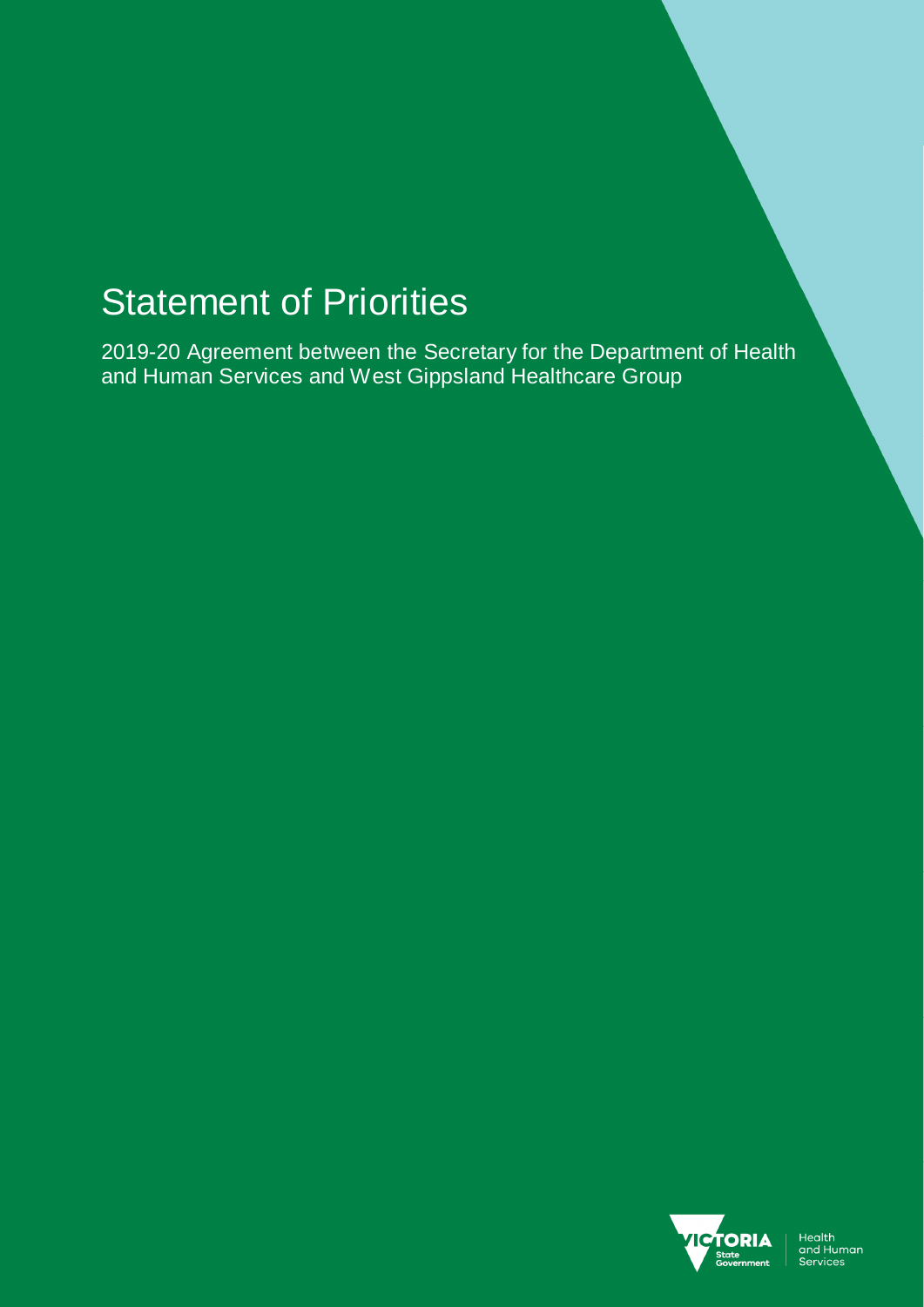To receive this publication in an accessible format phone 9096 1309, using the National Relay Service 13 36 77 if required, or email jonathan.prescott@dhhs.vic.gov.au.

Authorised and published by the Victorian Government, 1 Treasury Place, Melbourne.

© State of Victoria, Department of Health and Human Services, November 2019.

ISSN 2206-7175

Available at https://www2.health.vic.gov.au/hospitals-and-health-services/funding-performanceaccountability/statement-of-priorities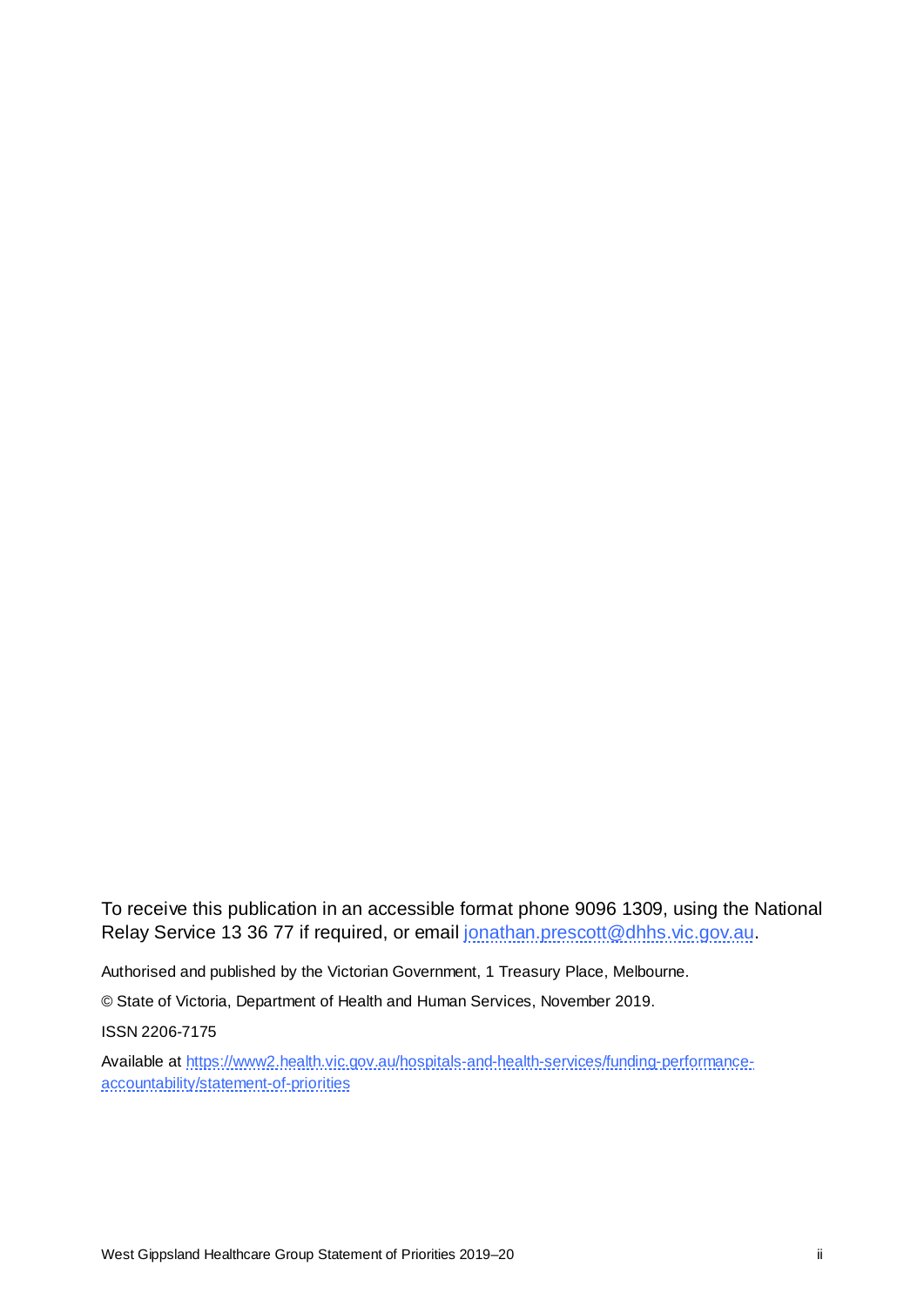## **Contents**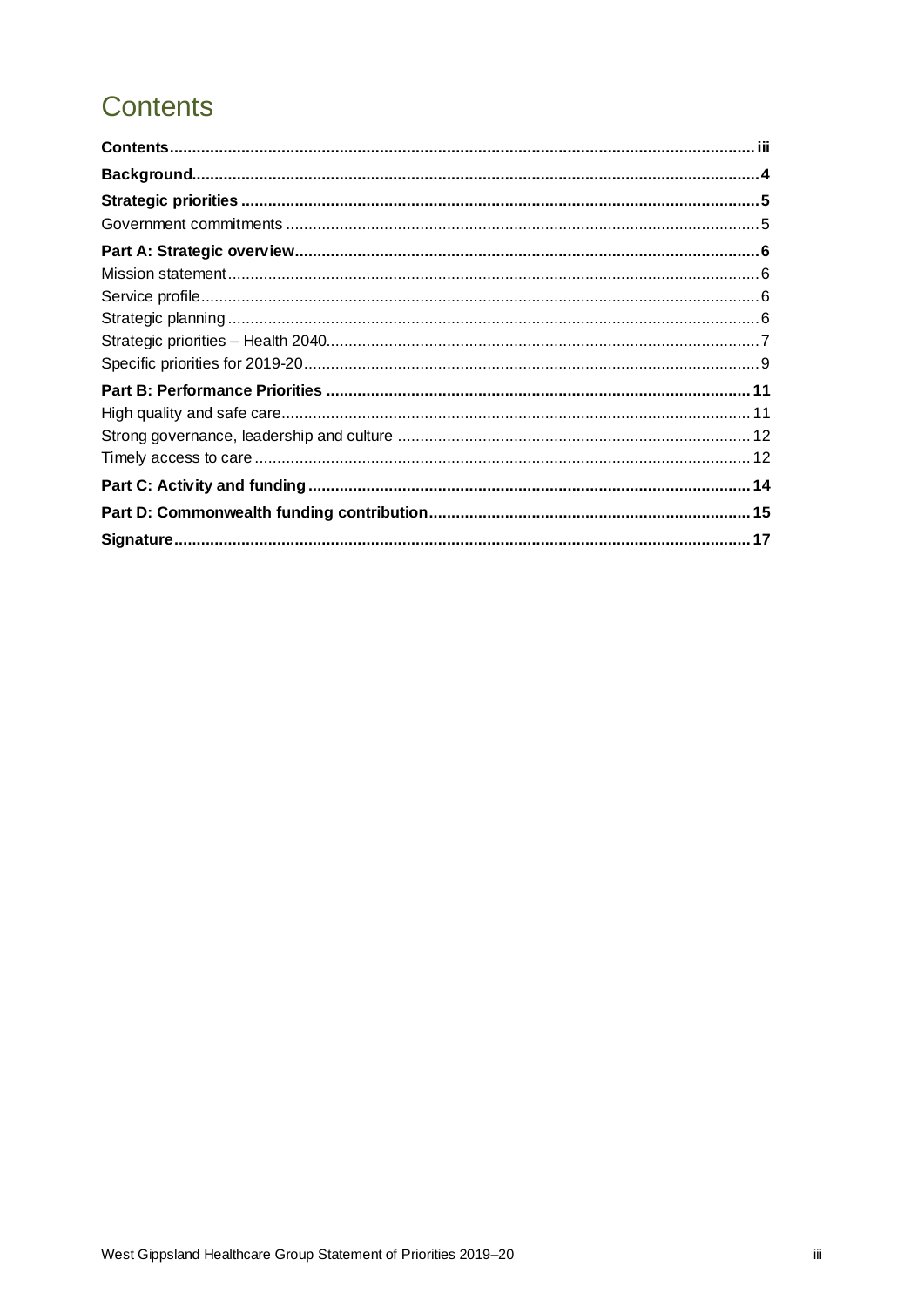## **Background**

Statements of Priorities are key accountability agreements between Government and Victorian publicly funded health, mental health and ambulance services. The content and process for preparation and agreement of the annual Statement of Priorities is consistent with sections 40G, 65ZFA, 65ZFB and section 26 of the Health Services Act 1988*.* 

Statements of Priorities are consistent with the health services' strategic plans and aligned to government policy directions and priorities. The annual agreements support the delivery of, or substantial progress towards the key shared objectives of quality and safety, good governance and leadership, access and timeliness, and financial sustainability.

A Statement of Priorities consists of four main parts:

- Part A provides an overview of the service profile, strategic priorities and deliverables the health service will achieve in the year ahead.
- Part B lists the performance priorities and agreed targets.
- Part C lists funding and associated activity.
- Part D forms the service agreement between each health service and the state of Victoria for the purposes of the National Health Reform Agreement.

Performance expectations and mechanisms used by the Department of Health and Human Services to monitor and manage performance are described in the *Victorian Health Service Performance Monitoring Framework 2019-20*.

High standards of governance, transparency and accountability are essential. In this context, the Victorian Government commits to publish Statements of Priorities in November each year and present data on the performance of our health system in the public domain.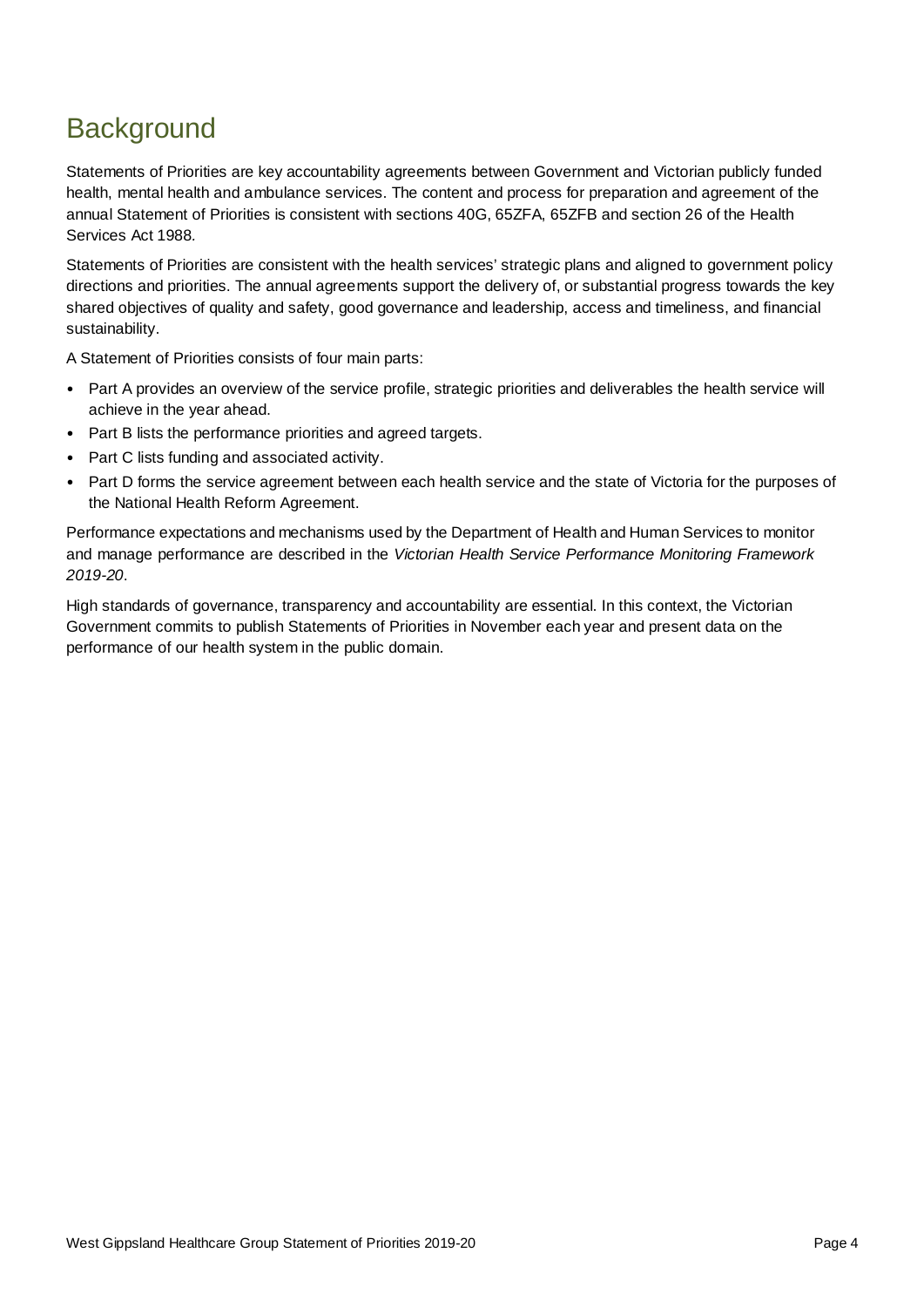## Strategic priorities

The Victorian Government is responsible for ensuring that a wide range of health care services are delivered to the Victorian community. The Department of Health and Human Services (the department) delivers policies, programs and services that support and enhance the health and wellbeing of all Victorians. By working together, we strive to build stronger functional, policy and service delivery connections to support the health, wellbeing and safety of all Victorians, no matter what their personal circumstances or stage of life.

### Government commitments

This year's \$25.6 billion Victorian Budget will help us continue our work in supporting the most vulnerable Victorians and provide more services locally.

- \$2.3 billion of additional funding for meeting hospital services demand
- \$321.9 million for the roll-out of free dental care to all Victorian government school students
- \$299.6 million for more paramedics, vehicles and stations
- \$136.2 million to deliver 500,000 specialist appointments in regional Victoria
- \$117.8 million to recruit and train more nurses, midwives and frontline health workers and make further ratios improvements that will see 1,100 nurses & midwives in Victorian public hospitals.
- \$213.6 million for new parenting centres and more maternal and child health nurses
- \$116.5 million for medical research projects such as new cancer therapies
- A \$100 million boost to the Regional Health Infrastructure Fund to support hospitals and health facilities for rural and regional communities
- \$72 million on hospital and community based palliative care to ensure the end of life care choices of Victorians continue to be met
- \$67.6 million to meet critical mental health service demand
- \$1.5 billion to build a new Footscray Hospital
- \$59.5 million for a new rehabilitation centre at Bendigo Health
- \$31.4 million for an expansion of the Royal Children's Hospital
- \$2.4 million to plan for a new hospital in Melton

This investment will support the implementation of *Health 2040: advancing health, access and care* which presents a clear vision for the health and wellbeing of Victorians and for the Victorian healthcare system.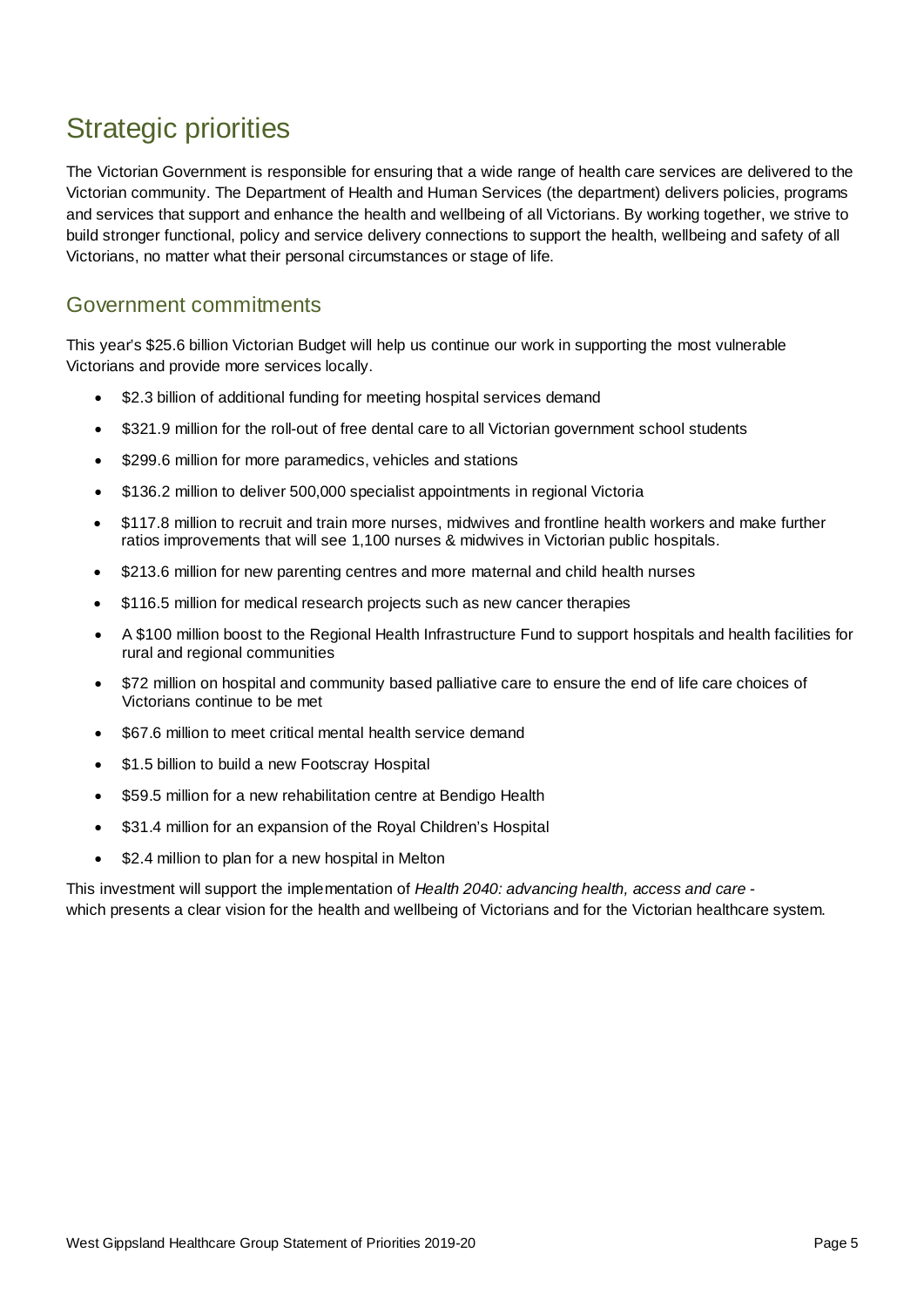## Part A: Strategic overview

### **Mission statement**

#### **Vision:**

To deliver the best health outcomes for the West Gippsland community.

#### **Mission:**

To improve the health and wellbeing of our community by enabling access to high quality, contemporary, person-centered healthcare.

#### **What we Value:**

Our behaviours and decision making center around Our Values of:

- $Respect we treat others as we would like to be treated$
- Leadership we role model the desired behaviours and speak out when this is not demonstrated
- Accountability we take personal responsibility for our actions and results
- Collaboration we work effectively with our consumers, staff and community
- Improvement we look for opportunities to improve our services and outcomes

### **Service profile**

West Gippsland Healthcare Group is a fully accredited, customer focused health organisation providing acute, residential care and community health services to over 52,000 people in the rural, urban residential, agricultural and industrial areas located within Baw Baw Shire and beyond.

West Gippsland Healthcare Group encompasses several sites throughout the shire of Baw Baw; Community Services Centres in Warragul and Trafalgar, Rawson Community Health Centre, Andrews House Aged Care Residence, Cooinda Lodge Aged Care Residence, Warragul Linen Service and West Gippsland Hospital.

The main catchment area is the Baw Baw Shire which is one of fastest growing Local Government Areas outside of Melbourne, with growth rates exceeding predictions. The 2016 Census demonstrates growth at 13 per cent since the previous census; the fastest growth in Gippsland and higher than the Victorian growth. The population is forecast to increase by 64 per cent through to 2031-32, with the largest portion of this growth in Warragul and Drouin (West Gippsland Healthcare Group Feasibility Report, 2017).

West Gippsland Healthcare Group submitted a fully developed business case seeking funding for a new Hospital in January 2018, which remains under consideration by the Government. The Board purchased a 58 acre parcel of land in 2007, located between Warragul and Drouin, which is West Gippsland Healthcare Group's preferred site for a new hospital.

In the interim, to help address demand, a Short Stay Unit and third operating theatre have been constructed to increase capacity.

### **Strategic planning**

Securing commitment to a new hospital remains the major strategic objective of the Board. Meeting increasing demand within the current infrastructure and having a clear direction for the future underpinned the West Gippsland Healthcare Group Strategic Plan 2015-2018 and will roll over into the new Strategic plan to be released this year.

The West Gippsland Healthcare Group's Strategic Plan (2019-2023) will replace the Strategic Plan 2015-2018 and will be available online at: http://www.wghg.com.au/WGHG/Content/Publications/ when finalised.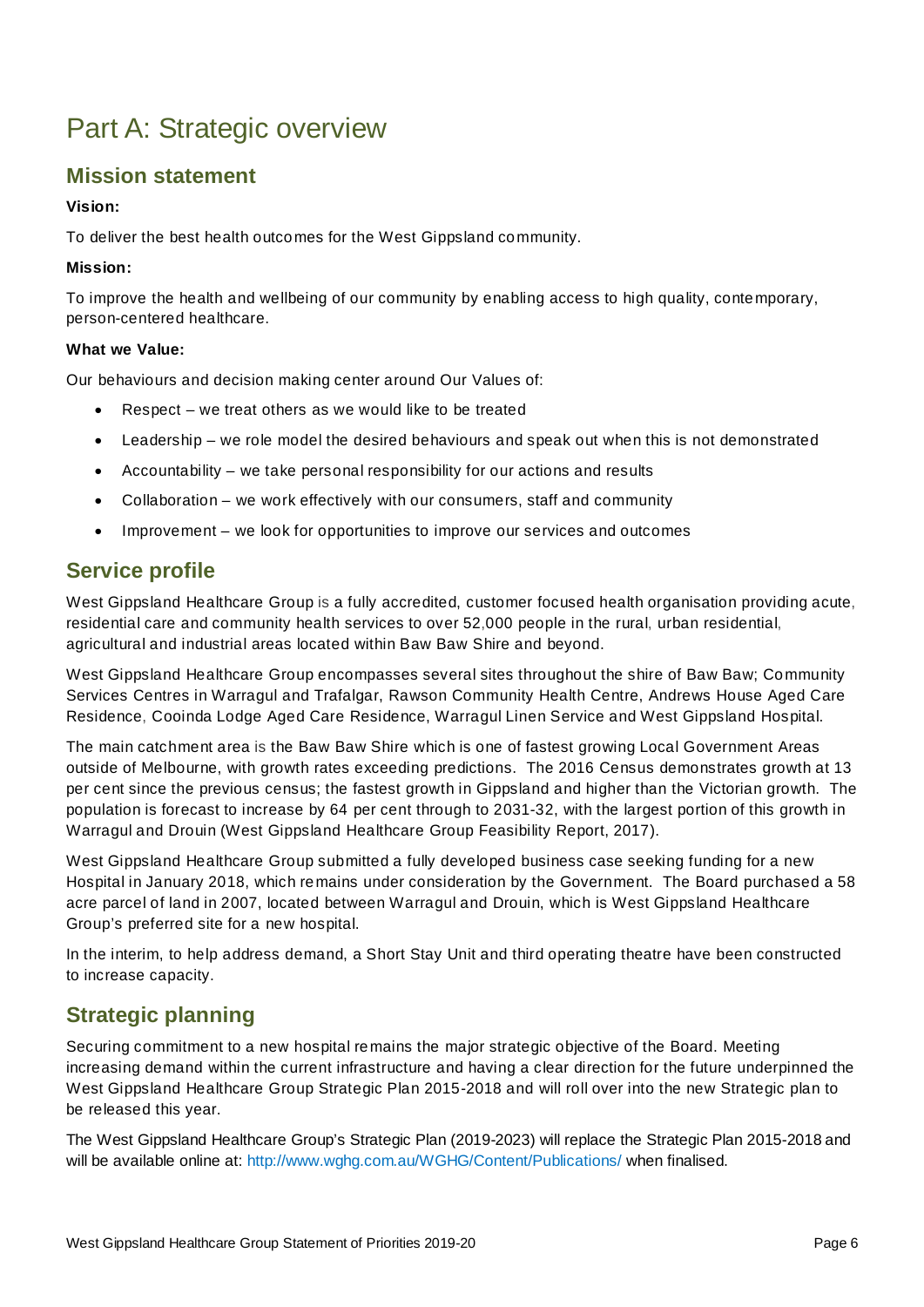### Strategic priorities – Health 2040

In 2019-20 West Gippsland Healthcare Group will contribute to the achievement of the Government's commitments within *Health 2040: Advancing health, access and care* by:

#### *Better Health*

| Goals:                                                                 | <b>Strategies:</b>                  |
|------------------------------------------------------------------------|-------------------------------------|
| A system geared to prevention as much as treatment                     | <b>Reduce Statewide Risks</b>       |
| Everyone understands their own health and risks                        | <b>Build Healthy Neighbourhoods</b> |
| Illness is detected and managed early                                  | Help people to stay healthy         |
| Healthy neighbourhoods and communities encourage healthy<br>lifestyles | Target health gaps                  |

#### **Deliverables:**

- Develop a program to support patients and clients who experience sexual health and intimacy issues, following a health issue, condition or diagnosis. Clients will be assessed by Allied Health staff in the acute units and a care plan will be developed to meet the client's specific goals and needs.
- Implement the Integrated Municipal Health Plan by supporting local work places, early childhood services and schools, to put into effect the Government achievement program.

#### *Better Access*

| Goals:                                                               | <b>Strategies:</b>    |
|----------------------------------------------------------------------|-----------------------|
| Care is always being there when people need it                       | Plan and invest       |
| Better access to care in the home and community                      | Unlock innovation     |
| People are connected to the full range of care and support they need | Provide easier access |
| Equal access to care                                                 | Ensure fair access    |

- Explore alternate models of homecare within current budget and eligibility guidelines with the aim to increase outreach home services.
- Strengthen and streamline our central intake risk assessment and protocols, with the inclusion of additional screening tools which will be part of the initial needs' assessment, with the aim of improving access to services for Allied and Community Health consumers.
- Open Short Stay Unit beds to support Emergency Department patient flow and monitor the impact by tracking improvement in target times of less than four hours for admission.
- Increase the number of high dependency beds to four, to improve access and decrease transfer to external health services. This ensures that a high quality of care is delivered within the health service for medical and surgical patients, within the capabilities of West Gippsland Healthcare Group.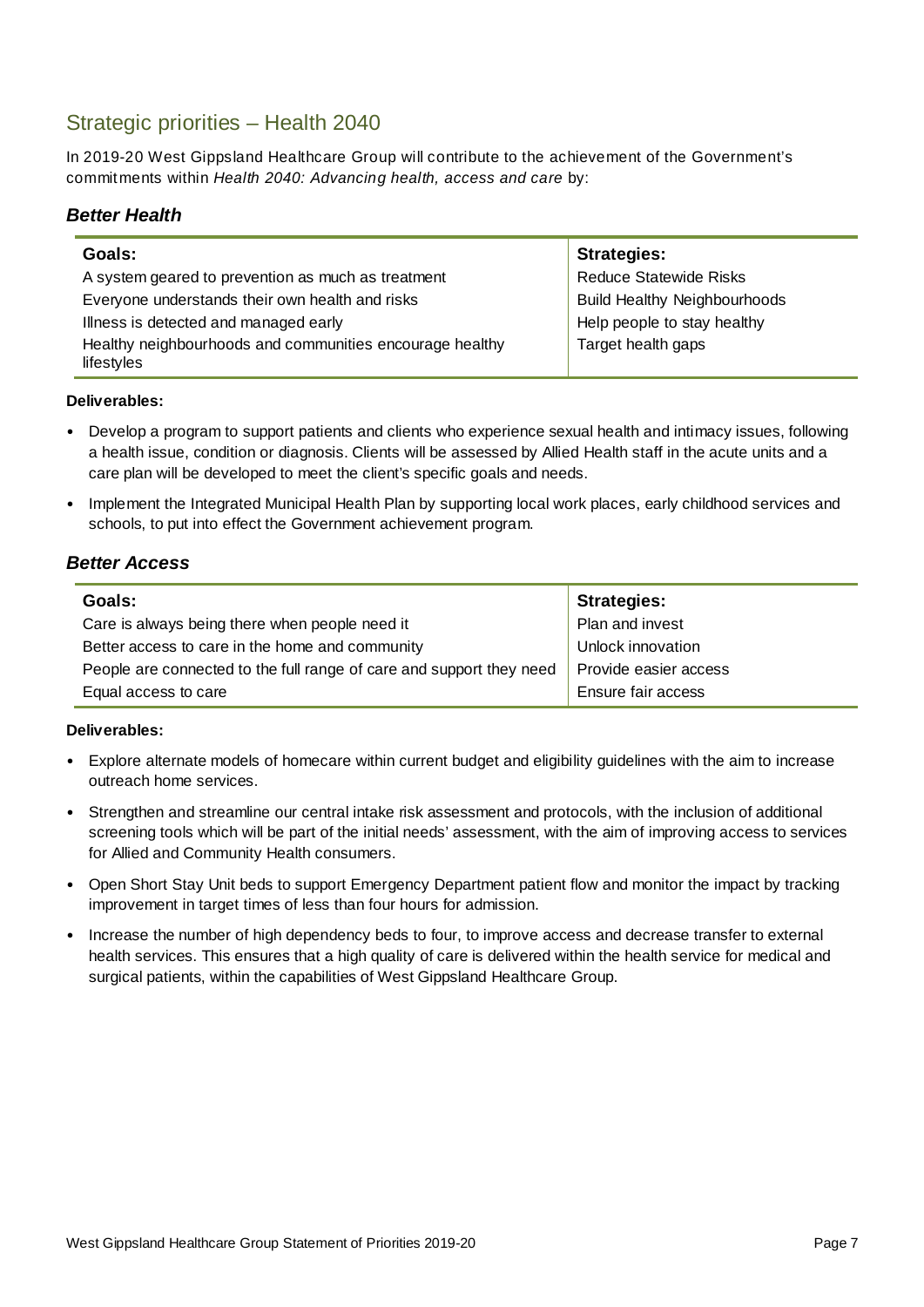#### *Better Care*

| Goals:                                          | <b>Strategies:</b>       |
|-------------------------------------------------|--------------------------|
| Targeting zero avoidable harm                   | Put quality First        |
| Healthcare that focusses on outcomes            | Join up care             |
| Patients and carers are active partners in care | Partner with patients    |
| Care fits together around people's needs        | Strengthen the workforce |
|                                                 | Embed evidence           |
|                                                 | Ensure equal care        |

- Develop an outcomes and best practice feedback tool for Allied and Community Health clients that focuses on outcomes and partnerships with consumers to collect timely feedback
- Establish an Ante-natal Family Violence Consultant role in partnership with Quantum, as a preventative strategy for children and families experiencing Family Violence. The intended outcome is a whole of health approach to Family Violence and links into the Strengthening Hospitals Responses to Family Violence framework.
- Monitor and review returns to the Emergency Department within 24 hours of discharge from the Short Stay Unit to ensure effective discharge planning has been put in place.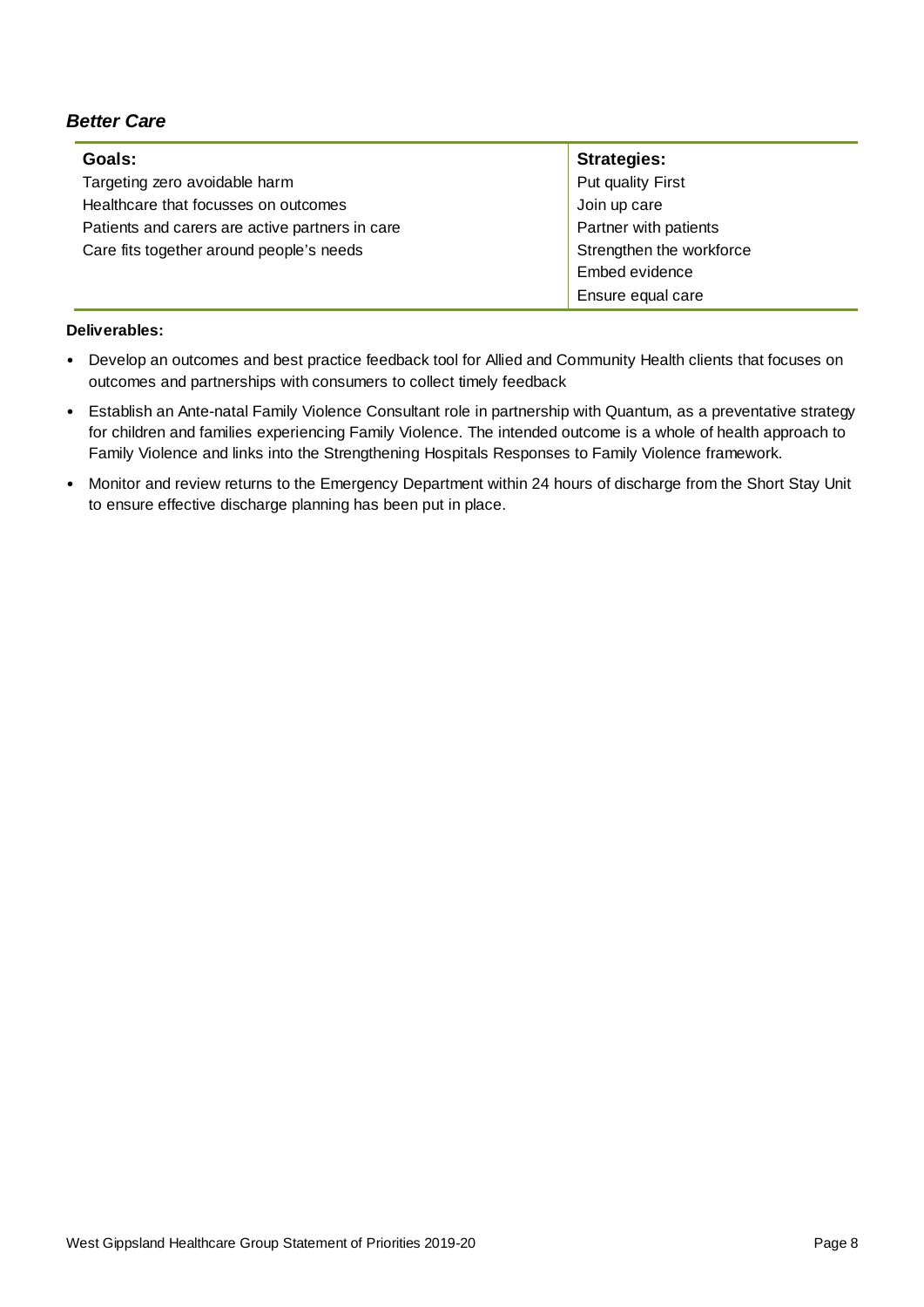## Specific priorities for 2019-20

In 2019-20 West Gippsland Healthcare Group will contribute to the achievement of the Government's priorities by:

#### *Supporting the Mental Health System*

Improve service access to mental health treatment to address the physical and mental health needs of consumers*.* 

#### **Deliverables**:

• Develop partnerships with Latrobe Regional Hospital mental health and other related services, for example general practice and Quantum. The Partnership with Quantum Support Services will allow women and children impacted by the trauma of Family Violence and improve access to specialised support services.

#### *Addressing Occupational Violence*

Foster an organisational wide occupational health and safety risk management approach, including identifying security risks and implementing controls, with a focus on prevention and improved reporting and consultation.

Implement the department's security training principles to address identified security risks.

#### **Deliverables**

- Continue regular security risk assessment processes across all areas of the health service with resulting actions managed through the Workplace Health and Well-Being, Learning and Development and Facilities teams.
- Continue implementation of the guide for security arrangements, to prevent and manage Occupational Violence and Aggression including refresher training.

#### *Addressing Bullying and Harassment*

Actively promote positive workplace behaviours, encourage reporting and action on all reports.

Implement the department's *Framework for promoting a positive workplace culture: preventing bullying, harassment and discrimination* and *Workplace culture and bullying, harassment and discrimination training: guiding principles for Victorian health services*.

#### **Deliverables:**

- Complete positive work place behaviour development sessions across health service teams to create an organisation-wide set of behaviour standards, including promotion and tools from the "Know Better Be Better" campaign
- Implement a revised set of organisation values based on public sector values and team behaviour development sessions
- Continue ensuring all staff have completed Bullying and Harassment training and refresher training in line with the existing implementation plan.

#### *Supporting Vulnerable Patients*

Partner with patients to develop strategies that build capability within the organisation to address the health needs of communities and consumers at risk of poor access to health care.

- Develop a whole of organisation Diversity plan that focusses on at risk and vulnerable groups. For example, chronic disease clients and the LGBTQI community. A current plan already exists for chronic disease funded programs but not as an organisation wide strategy.
- Partner with Gippsland Primary Health Network Ideas Bank in implementing an Aboriginal antenatal clinic in collaboration with Ramahyuck and District Aboriginal Co-operative to; support antenatal care for Aboriginal women, improve attendance, improve care planning for birth and outcomes for infants.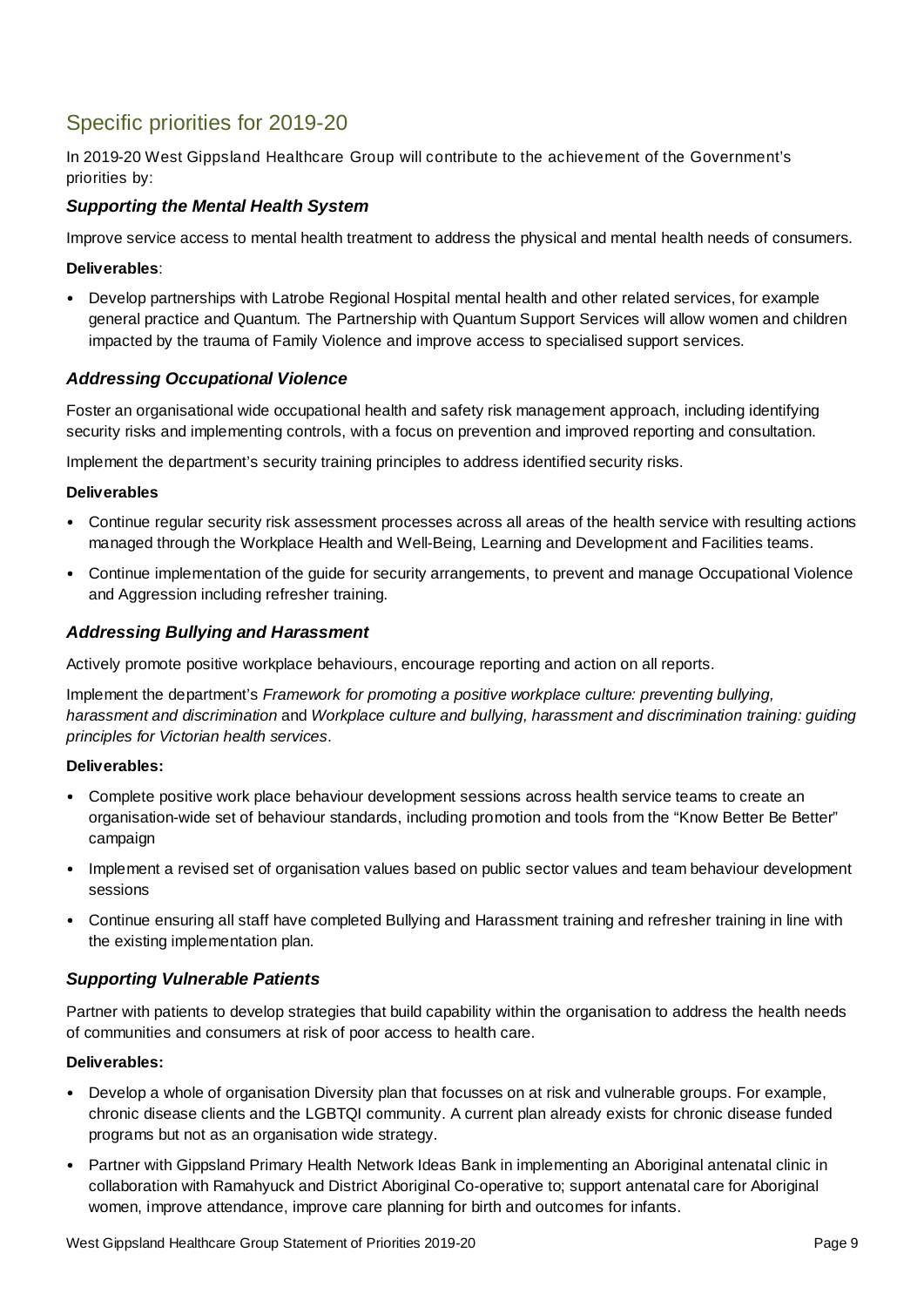#### *Supporting Aboriginal Cultural Safety*

Improve the health outcomes of Aboriginal and Torres Strait Islander people by establishing culturally safe practices across all parts of the organisation to recognise and respect Aboriginal culture and deliver services that meet the needs, expectations and rights of Aboriginal patients, their families, and Aboriginal staff.

#### **Deliverables:**

- Align the cultural awareness training package with National standards, to ensure service outcomes are meeting the expectations and requirements of the Aboriginal and Torres Strait community.
- All front-line staff and 50 per cent of all staff to complete cultural awareness training by June 2020.
- Engage with the local Aboriginal community to ensure the new Short Stay Unit is culturally safe and meets the needs and expectations of Aboriginal patients, families and staff.

#### *Addressing Family Violence*

Strengthen responses to family violence in line with the *Multiagency Risk Assessment and Risk Management Framework* (MARAM) and assist the government in understanding workforce capabilities by championing participation in the census of workforces that intersect with family violence.

#### **Deliverables:**

• The Child Safe and Family Violence Steering Committee will oversee implementation of West Gippsland Healthcare Group Strengthening hospitals responses to family violence in conjunction with MARAM tool.

#### *Implementing Disability Action Plans*

Continue to build upon last year's action by ensuring implementation and embedding of a disability action plan which seeks to reduce barriers, promote inclusion and change attitudes and practices to improve the quality of care and employment opportunities for people with disability.

#### **Deliverables:**

• Health and Wellbeing and Community Voice Committees to oversee implementation of the Disability action plan across West Gippsland Healthcare Group. The first year focus will be Capacity Building and Community Collaboration.

#### *Supporting Environmental Sustainability*

Contribute to improving the environmental sustainability of the health system by identifying and implementing projects and/or processes to reduce carbon emissions.

- Achieve actions outlined in the 2018-2020 Environmental Management action plan and seek to incorporate sustainable objectives arising from the Victorian Government's new Social Procurement Framework.
- Continue to achieve reduction in greenhouse gas emissions in year four, of the seven-year Energy Performance Contract agreed savings.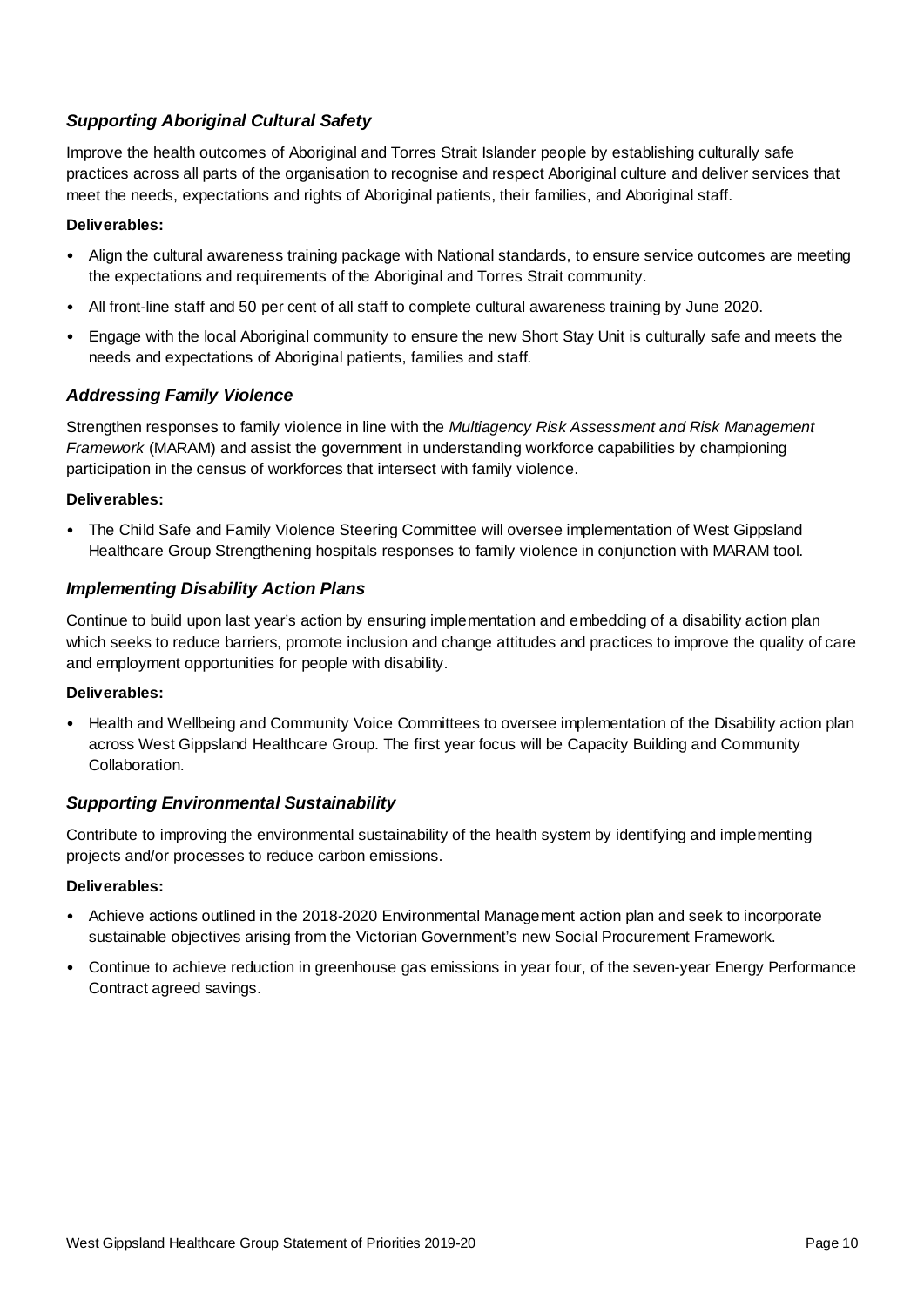## Part B: Performance Priorities

The *Victorian Health Services Performance monitoring framework* outlines the Government's approach to overseeing the performance of Victorian health services.

Changes to the key performance measures in 2019-20 strengthen the focus on high quality and safe care, organisational culture, patient experience and access and timeliness in line with Ministerial and departmental priorities.

Further information is available at www2.health.vic.gov.au/hospitals-and-health-services/funding-performanceaccountability

### **High quality and safe care**

| <b>Key performance measure</b>                                                                                   | <b>Target</b>   |  |
|------------------------------------------------------------------------------------------------------------------|-----------------|--|
| <b>Accreditation</b>                                                                                             |                 |  |
| Compliance with the Aged Care Standards                                                                          | Full compliance |  |
| Infection prevention and control                                                                                 |                 |  |
| Compliance with the Hand Hygiene Australia program                                                               | 83%             |  |
| Percentage of healthcare workers immunised for influenza                                                         | 84%             |  |
| <b>Patient experience</b>                                                                                        |                 |  |
| Victorian Healthcare Experience Survey - percentage of positive patient<br>experience responses                  | 95%             |  |
| Victorian Healthcare Experience Survey - percentage of very positive<br>responses to questions on discharge care | 75%             |  |
| Victorian Healthcare Experience Survey – patient's perception of cleanliness                                     | 70%             |  |
| Healthcare associated infections (HAI's)                                                                         |                 |  |
| Rate of patients with surgical site infection                                                                    | No outliers     |  |

| Key performance measure                                                                                                                                                                                  | <b>Target</b>                                           |  |
|----------------------------------------------------------------------------------------------------------------------------------------------------------------------------------------------------------|---------------------------------------------------------|--|
| Adverse events                                                                                                                                                                                           |                                                         |  |
| Sentinel events – root cause analysis (RCA) reporting                                                                                                                                                    | All RCA reports<br>submitted within 30<br>business days |  |
| Unplanned readmission hip replacement                                                                                                                                                                    | Annual rate $\leq$ 2.5%                                 |  |
| <b>Maternity and Newborn</b>                                                                                                                                                                             |                                                         |  |
| Rate of singleton term infants without birth anomalies with APGAR score<br>$<$ 7 to 5 minutes                                                                                                            | ≤ 1.4%                                                  |  |
| Rate of severe fetal growth restriction (FGR) in singleton pregnancy<br>undelivered by 40 weeks                                                                                                          | ≤ 28.6%                                                 |  |
| Proportion of urgent maternity patients referred for obstetric care to a level 4,<br>5 or 6 maternity service who were booked for a specialist clinic appointment<br>within 30 days of accepted referral | 100%                                                    |  |
| <b>Continuing Care</b>                                                                                                                                                                                   |                                                         |  |
| Functional independence gain from an episode of rehabilitation admission to<br>discharge relative to length of stay                                                                                      | $\geq 0.645$                                            |  |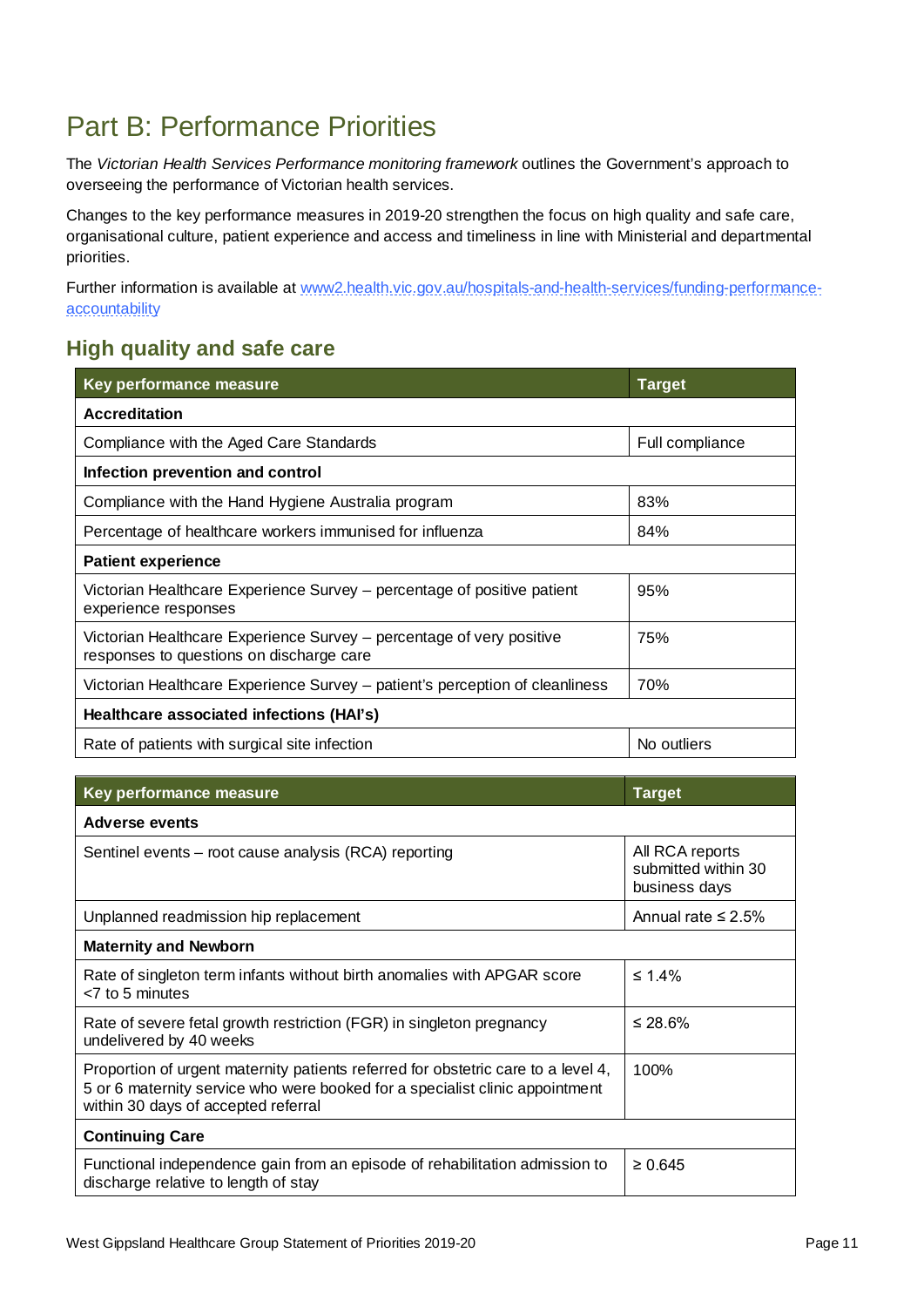## **Strong governance, leadership and culture**

| Key performance measure                                                                                                                                                                | <b>Target</b> |
|----------------------------------------------------------------------------------------------------------------------------------------------------------------------------------------|---------------|
| <b>Organisational culture</b>                                                                                                                                                          |               |
| People matter survey - percentage of staff with an overall positive response to<br>safety and culture questions                                                                        | 80%           |
| People matter survey – percentage of staff with a positive response to the<br>question, "I am encouraged by my colleagues to report any patient safety<br>concerns I may have"         | 80%           |
| People matter survey – percentage of staff with a positive response to the<br>question, "Patient care errors are handled appropriately in my work area"                                | 80%           |
| People matter survey – percentage of staff with a positive response to the<br>question, "My suggestions about patient safety would be acted upon if I<br>expressed them to my manager" | 80%           |
| People matter survey – percentage of staff with a positive response to the<br>question, "The culture in my work area makes it easy to learn from the errors<br>of others"              | 80%           |
| People matter survey – percentage of staff with a positive response to the<br>question, "Management is driving us to be a safety-centred organisation"                                 | 80%           |
| People matter survey - percentage of staff with a positive response to the<br>question, "This health service does a good job of training new and existing<br>staff"                    | 80%           |
| People matter survey - percentage of staff with a positive response to the<br>question, "Trainees in my discipline are adequately supervised"                                          | 80%           |
| People matter survey – percentage of staff with a positive response to the<br>question, "I would recommend a friend or relative to be treated as a patient<br>here"                    | 80%           |

## **Timely access to care**

| Key performance measure                                                                                           | <b>Target</b> |
|-------------------------------------------------------------------------------------------------------------------|---------------|
| <b>Emergency care</b>                                                                                             |               |
| Percentage of patients transferred from ambulance to emergency department<br>within 40 minutes                    | 90%           |
| Percentage of Triage Category 1 emergency patients seen immediately                                               | 100%          |
| Percentage of Triage Category 1 to 5 emergency patients seen within<br>clinically recommended time                | 80%           |
| Percentage of emergency patients with a length of stay in the emergency<br>department of less than four hours     | 81%           |
| Number of patients with a length of stay in the emergency department greater<br>than 24 hours                     | $\Omega$      |
| <b>Elective surgery</b>                                                                                           |               |
| Percentage of urgency category 1 elective surgery patients admitted within 30<br>days                             | 100%          |
| Percentage of urgency category 1,2 and 3 elective surgery patients admitted<br>within clinically recommended time | 94%           |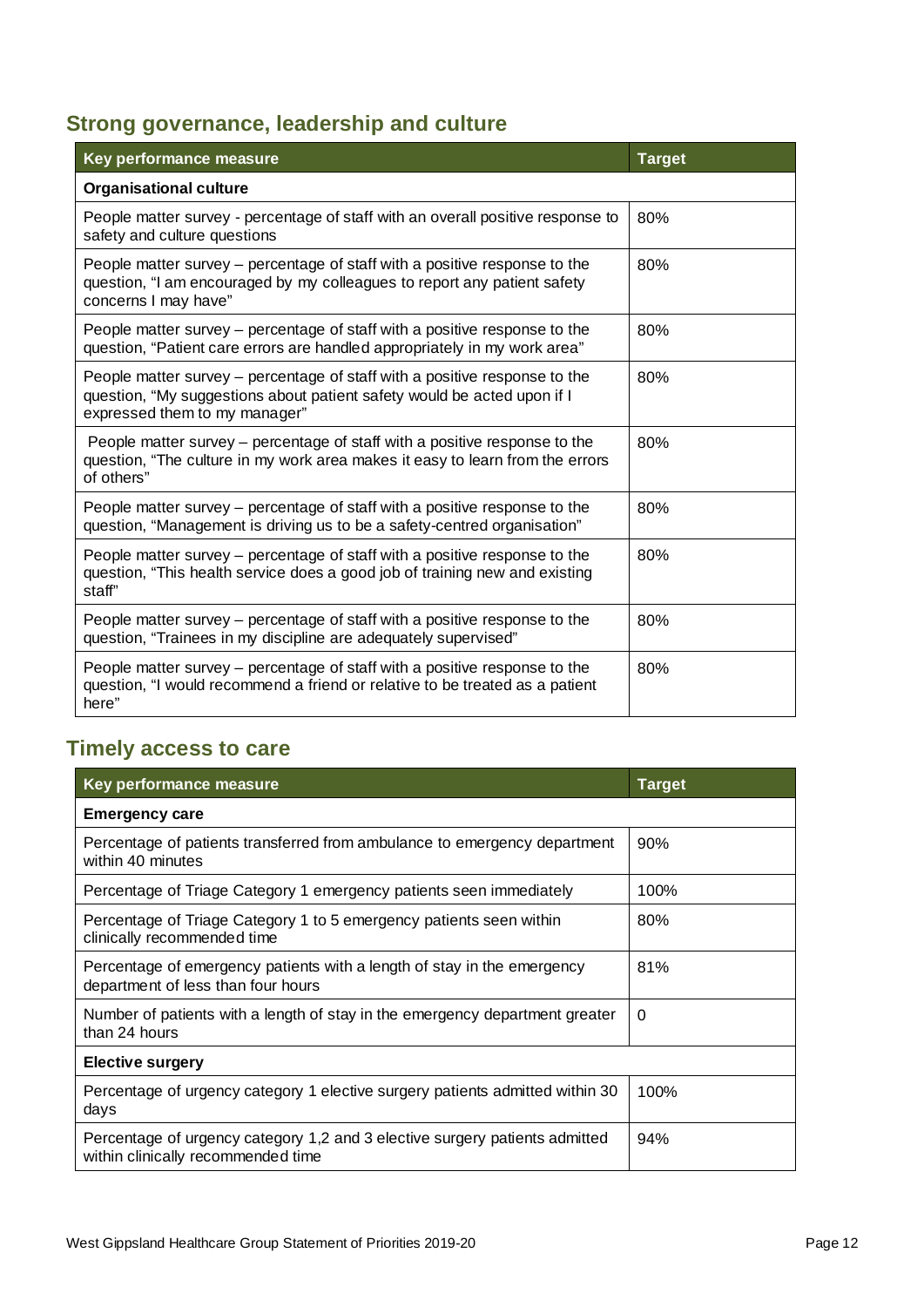| Key performance measure                                                                                                                    | <b>Target</b>                                               |
|--------------------------------------------------------------------------------------------------------------------------------------------|-------------------------------------------------------------|
| Percentage of patients on the waiting list who have waited longer than<br>clinically recommended time for their respective triage category | 5% or 15%<br>proportional<br>improvement from<br>prior year |
| Number of patients on the elective surgery waiting list <sup>1</sup>                                                                       | 650                                                         |
| Number of hospital initiated postponements per 100 scheduled elective<br>surgery admissions                                                | $\leq 7/100$                                                |
| Number of patients admitted from the elective surgery waiting list                                                                         | 2,640                                                       |
| <b>Specialist clinics</b>                                                                                                                  |                                                             |
| Percentage of urgent patients referred by a GP or external specialist who<br>attended a first appointment within 30 days                   | 100%                                                        |
| Percentage of routine patients referred by GP or external specialist who<br>attended a first appointment within 365 days                   | 90%                                                         |

### **Effective financial management**

| Key performance measure                                                                                                    | <b>Target</b>                                                      |
|----------------------------------------------------------------------------------------------------------------------------|--------------------------------------------------------------------|
| Operating result (\$m)                                                                                                     | $-1.75$                                                            |
| Average number of days to pay trade creditors                                                                              | 60 days                                                            |
| Average number of days to receive patient fee debtors                                                                      | 60 days                                                            |
| Public and Private WIES <sup>2</sup> activity performance to target                                                        | 100%                                                               |
| Adjusted current asset ratio                                                                                               | $0.7$ or $3%$<br>improvement from<br>health service base<br>target |
| Forecast number of days available cash (based on end of year forecast)                                                     | 14 days                                                            |
| Actual number of days available cash, measured on the last day of each<br>month.                                           | 14 days                                                            |
| Variance between forecast and actual Net result from transactions (NRFT) for<br>the current financial year ending 30 June. | Variance $\leq$ \$250,000                                          |

<sup>&</sup>lt;sup>1</sup> the target shown is the number of patients on the elective surgery waiting list as at 30 June 2020

<sup>2</sup> WIES is a Weighted Inlier Equivalent Separation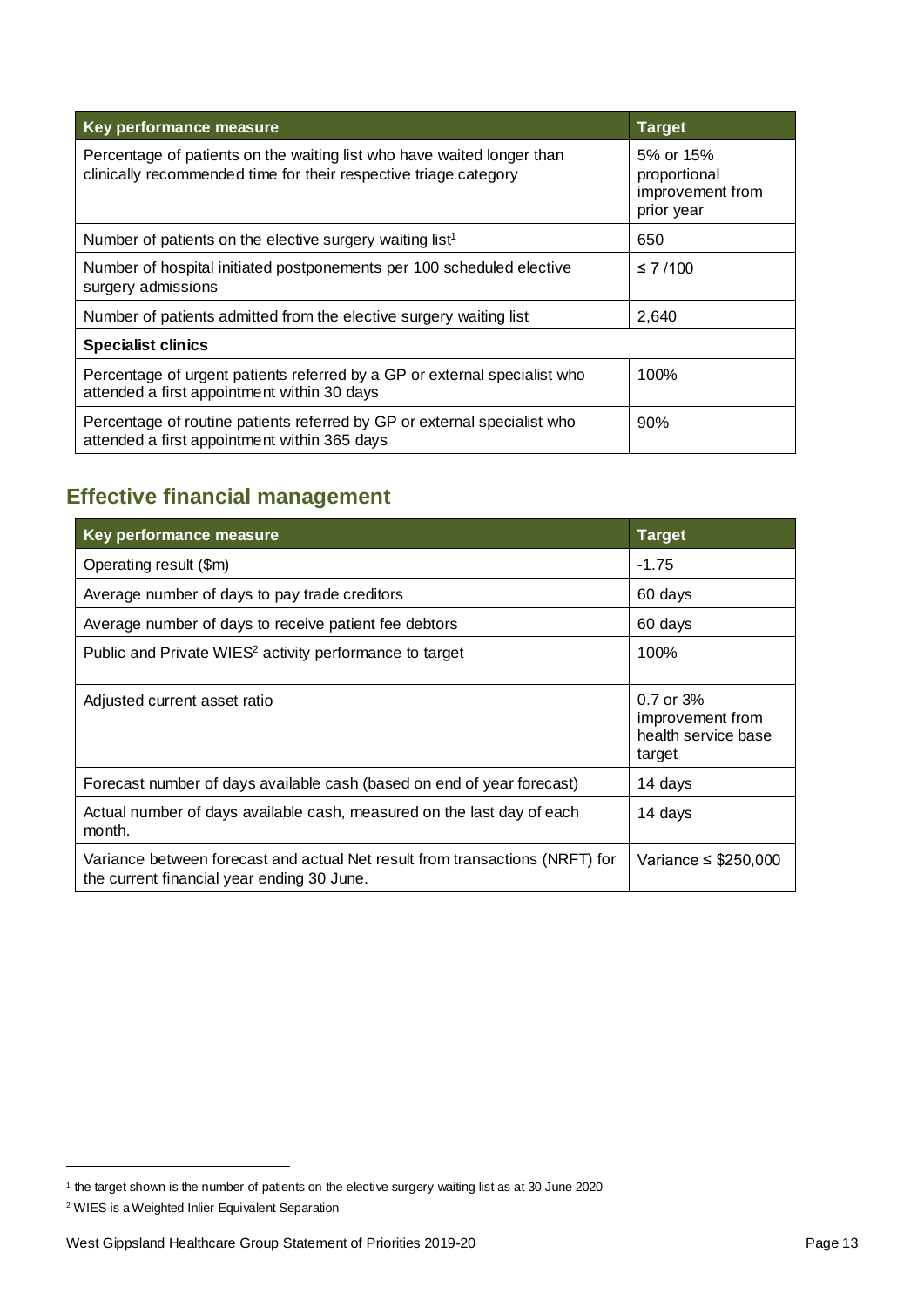## Part C: Activity and funding

The performance and financial framework within which state government-funded organisations operate is described in 'Volume 2: Health operations 2019-20 of the *Department of Health and Human Services Policy and funding guidelines 2019.* 

The *Policy and funding guidelines* are available at https://www2.health.vic.gov.au/about/policy-and-fundingguidelines

Further information about the Department of Health and Human Services' approach to funding and price setting for specific clinical activities, and funding policy changes is also available at

https://www2.health.vic.gov.au/hospitals-and-health-services/funding-performance-accountability/pricing-fundingframework/funding-policy

| <b>Funding type</b>                      | <b>Activity</b> | <b>Budget (\$'000)</b> |  |
|------------------------------------------|-----------------|------------------------|--|
| <b>Acute Admitted</b>                    |                 |                        |  |
| <b>Acute WIES</b>                        | 10,149          | 53,203                 |  |
| <b>WIES DVA</b>                          | 68              | 353                    |  |
| <b>WIES TAC</b>                          | 50              | 289                    |  |
| <b>Other Admitted</b>                    |                 | 3,138                  |  |
| <b>Acute Non-Admitted</b>                |                 |                        |  |
| <b>Emergency Services</b>                |                 | 9,108                  |  |
| <b>Home Enteral Nutrition</b>            | 122             | 26                     |  |
| <b>Specialist Clinics</b>                | 17,867          | 4,445                  |  |
| <b>Subacute &amp; Non-Acute Admitted</b> |                 |                        |  |
| Subacute WIES - GEM Public               | 90              | 962                    |  |
| Subacute WIES - Palliative Care Public   | 34              | 366                    |  |
| Subacute WIES - Palliative Care Private  | $\overline{2}$  | 21                     |  |
| Subacute WIES - DVA                      | 1               | 7                      |  |
| <b>Subacute Non-Admitted</b>             |                 |                        |  |
| Palliative Care Non-admitted             |                 | 562                    |  |
| Health Independence Program - Public     | 17,341          | 2,763                  |  |
| Health Independence Program - DVA        |                 | 8                      |  |
| Subacute Non-Admitted Other              |                 | 250                    |  |
| <b>Aged Care</b>                         |                 |                        |  |
| <b>Residential Aged Care</b>             | 38,691          | 2,320                  |  |
| <b>HACC</b>                              | 4,768           | 599                    |  |
| <b>Primary Health</b>                    |                 |                        |  |
| Community Health / Primary Care Programs | 6,401           | 665                    |  |
| <b>Community Health Other</b>            |                 | 329                    |  |
| <b>Other</b>                             |                 |                        |  |
| <b>Health Workforce</b>                  |                 | 2,484                  |  |
| Other specified funding                  |                 | 3,135                  |  |
| <b>Total Funding</b>                     |                 | 85,034                 |  |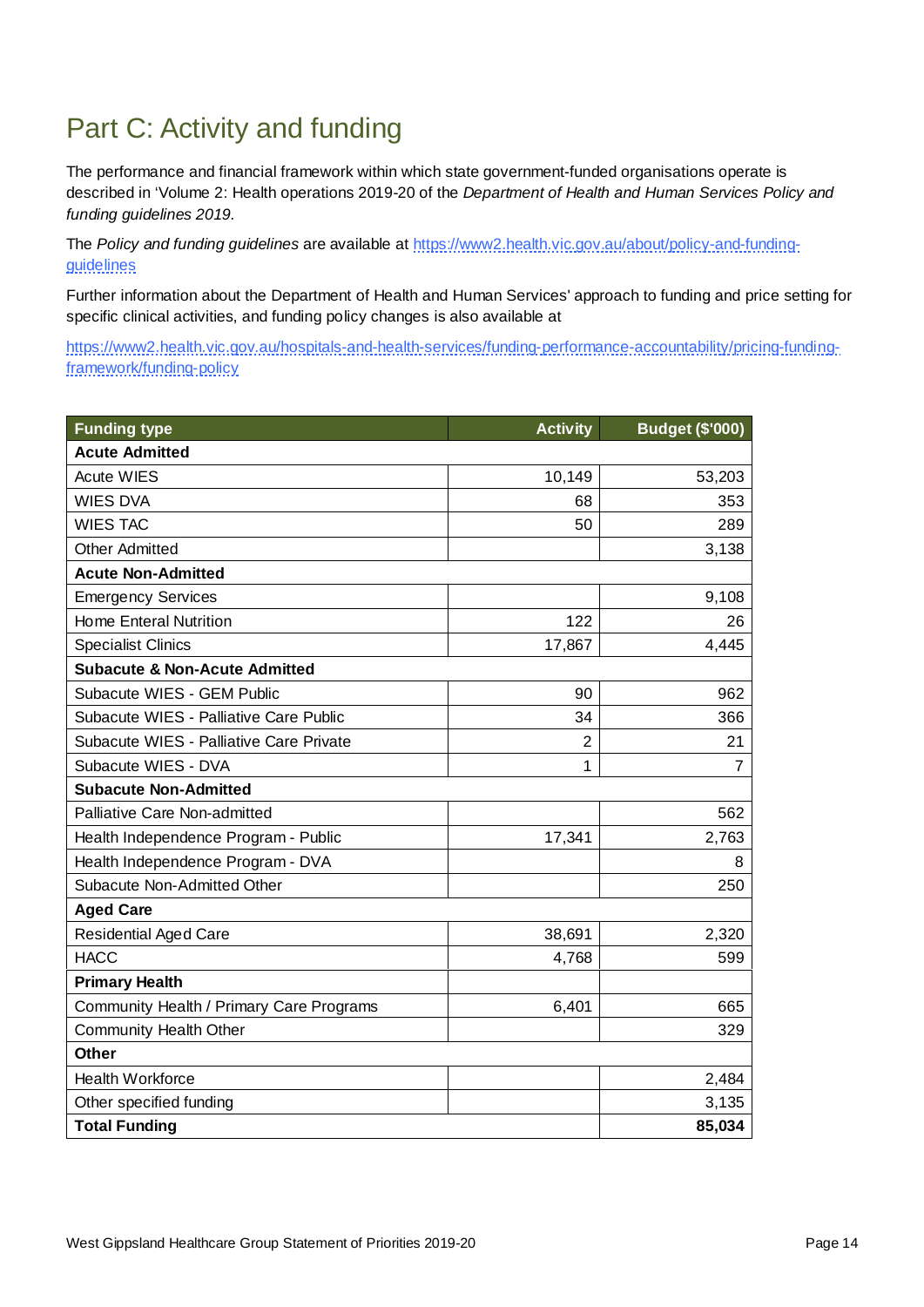## Part D: Commonwealth funding contribution

The Victorian health system has faced a number of changes to Commonwealth funding since 2012–13. The changes to the funding arrangements announced in the 2014–15 Commonwealth Budget will continue to be applicable for the period 1 July 2019 to 30 June 2020 with funding continued to be linked to actual activity levels.

The Commonwealth funding contribution outlined the 2019–20 Commonwealth Budget was based on estimates and has since been updated by the Administrator of the National Health Funding Pool, based on latest activity estimates from States and Territories. However, given that final funding amounts are based on actual activity, there may be adjustments to funding throughout the year as a result of reconciliations and other factors outlined below.

|                           | <b>Service category</b>             | <b>Estimated</b><br><b>National</b><br>Weighted<br><b>Activity Units</b><br>(NWAU18) | <b>Total funding</b><br>(\$'000) |
|---------------------------|-------------------------------------|--------------------------------------------------------------------------------------|----------------------------------|
| Activity based<br>funding | Acute admitted services             | 10,773                                                                               | 76,881                           |
|                           | Admitted mental health services     | 0                                                                                    |                                  |
|                           | Admitted subacute services          | 377                                                                                  |                                  |
|                           | Emergency services                  | 2,816                                                                                |                                  |
|                           | Non-admitted services               | 1,862                                                                                |                                  |
| <b>Block Funding</b>      | Non-admitted mental health services |                                                                                      | 2,712                            |
|                           | Teaching, training and research     |                                                                                      |                                  |
|                           | Other non-admitted services         |                                                                                      |                                  |
| <b>Other Funding</b>      |                                     |                                                                                      | 5,441                            |
| Total                     |                                     | 15,828                                                                               | 85,034                           |

Period: 1 July 2019 – 30 June 2020

Note:

- Activity loadings are included in the Estimated National Weighted Activity Units (i.e. Paediatric, Indigenous, Remoteness, Intensive Care Unit, Private Patient Service Adjustment, and Private Patient Accommodation Adjustment).
- In situations where a change is required to Part D, changes to the agreement will be actioned through an exchange of letters between the Department and the Health Service Chief Executive Officer.
- Ambulance Victoria and Dental Health Services Victoria do not receive a Commonwealth funding contribution under the National Health Reform Agreement. Dental Health Services Victoria receives Commonwealth funding through the National Partnership Agreement.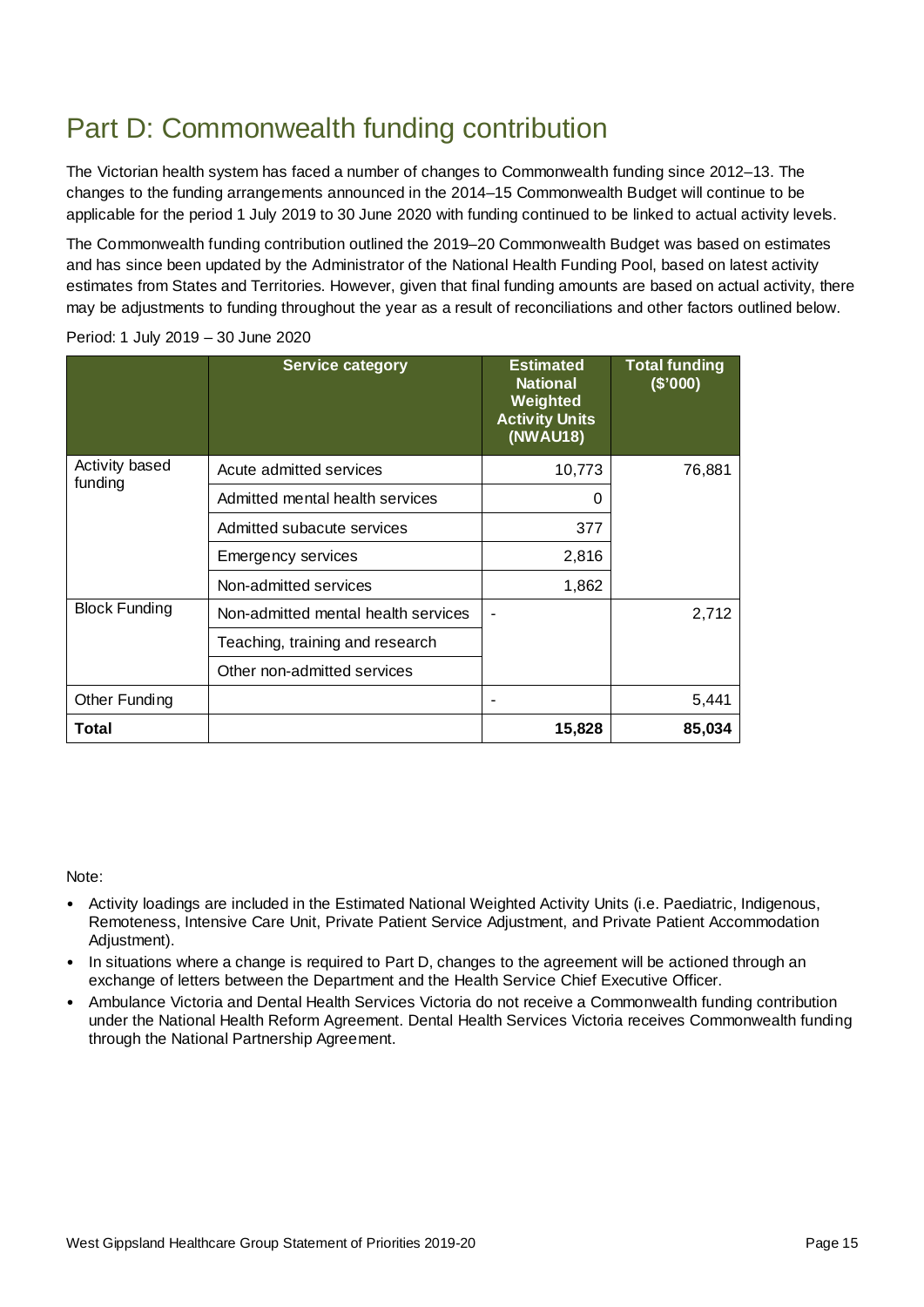## Accountability and funding requirements

The health service must comply with:

- All laws applicable to it;
- The National Health Reform Agreement;
- All applicable requirements, policies, terms or conditions of funding specified or referred to in the Department of Health and Human Services policy and funding guidelines 2019;
- Policies and procedures and appropriate internal controls to ensure accurate and timely submission of data to the Department of Health and Human Services;
- All applicable policies and guidelines issued by the Department of Health and Human Services from time to time and notified to the health service;
- Where applicable, all terms and conditions specified in an agreement between the health service and the Department of Health and Human Services relating to the provision of health services which is in force at any time during the 2019-20 financial year; and
- Relevant standards for programs which have been adopted e.g. International Organisation for Standardisation standards and AS/NZS 4801:2001, Occupational Health and Safety Management Systems or an equivalent standard. This includes the National Safety and Quality Health Service Standards ('NSQHS standards') as accredited through the Australian Health Service Safety and Quality Accreditation Scheme.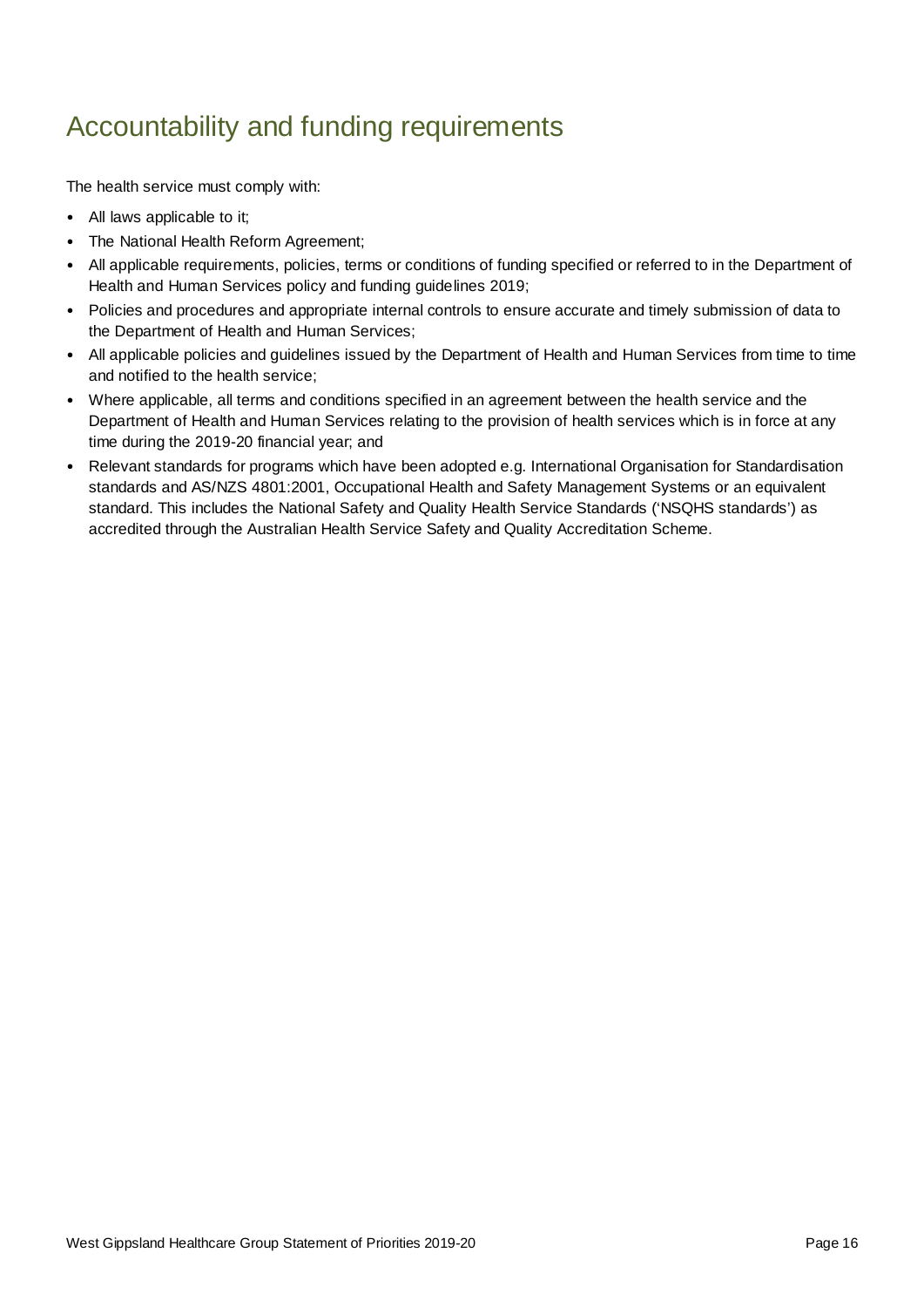## Signature

The Secretary and the health service board chairperson agree that funding will be provided to the health service to enable the health service to meet its service obligations and performance requirements as outlined in this **Statement of Priorities.** 

Veole

**Kym Peake** Secretary for the Department of **Health and Human Services** 

Date: 3 / 10/2019

dland.

**Ms Christine Holland Board Chair West Gippsland Healthcare Group** 

Date: 3 110 /2019